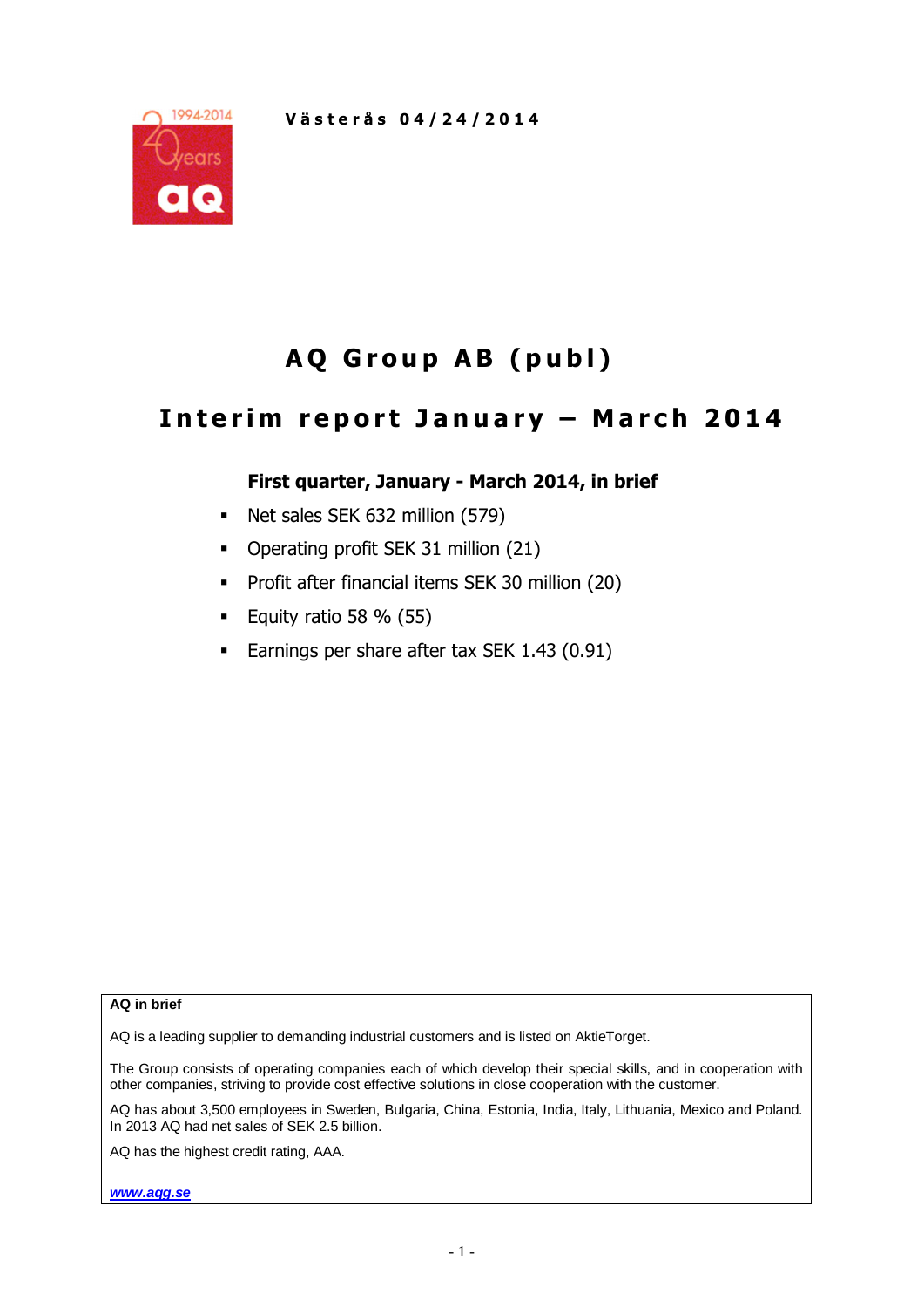## **First quarter**

Net sales in the first quarter totalled SEK 632 million (579), an increase of SEK 52 million compared to the same period in the previous year. Sales excluding acquisitions and currency rose by 1 %.

Operating profit was SEK 31 million (21) in the first quarter, an increase with 51%.

Equity in the group was SEK 910 million (796) at the end of the quarter.

#### **Significant events during the period**

AQ Lasertool Oü signed an agreement with Foleshill Metal Finishing Oü on March 20, 2014 to acquire the business assets of the company. The transaction is made as a cash transaction. Foleshill Metal Finishing Oü is a leading provider of powder coating, E-coating, and metal finishing for automotive and commercial vehicles. The company employs about 30 people. The operations are taken over on April 1 and it will continue in the current location in Viimsi, Estonia.

A contract has been signed between AQ Electric Suzhou and Zhuzhuo CSR Times electric Group a subsidiary of China Southern Railway Corporation for the manufacturing of inductors. The first project has a total order value of CNY 4 million. Currently AQ is supplying transformers and inductors for many of the metro projects that are in progress in China including Shanghai Line 12, Beijing Line 14, Nanjing Line 3, Harbin Line 1 and Chongqing Line.

Our three Swedish injection molding companies AQ Plast AB, AQ Holmbergs AB and AQ Retor Production AB will merge into one company, AQ Plast AB. The purpose is to simplify cooperation between the entities thereby increasing our competitiveness.

During the quarter, investments of SEK 16 million in tangible assets have been made in the group.

Inventories have increased by SEK 26 million in the period. Part of the increase is due to procurement for new large projects in the System segment. We are not satisfied with the development and activities in our inventory project will be intensified.

The board of directors has given management the task to apply for the company to be listed on Nasdaq OMX.

### **Significant events after the end of the period**

There are no significant events to be reported after the end of the period.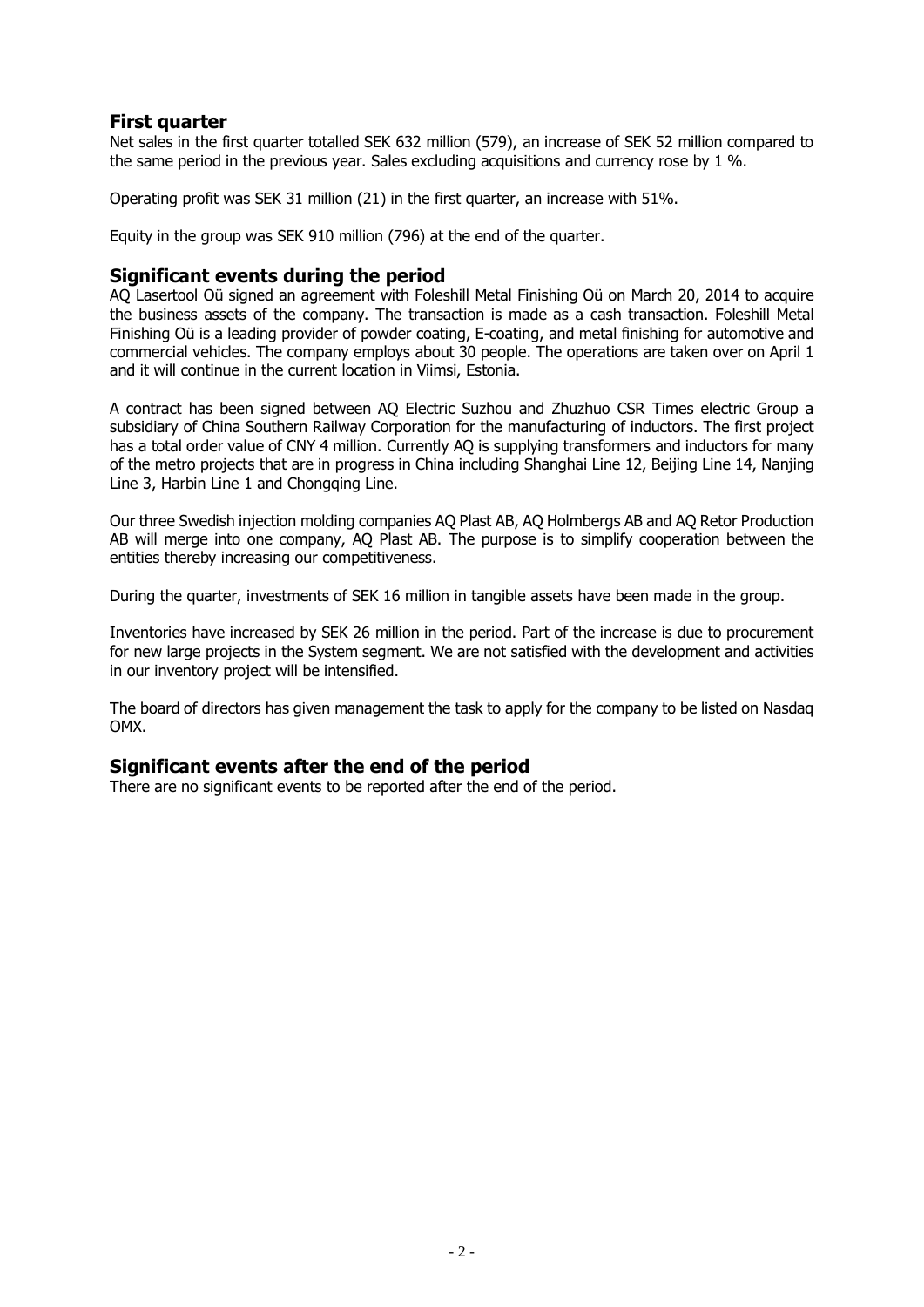## **Segment reporting**

The Group operates in two business segments: *Components*, which produces transformers, wiring systems , mechanical components, punched sheet metal and injection-molded thermoplastics and System, which produces systems, power and automation solutions and assembles complete machines in close collaboration with the customers.



|                         |         | Q1 2014           |              | Q1 2013       |                   |         |  |  |
|-------------------------|---------|-------------------|--------------|---------------|-------------------|---------|--|--|
|                         | Svstem  | <b>Components</b> | <b>Other</b> | <b>System</b> | <b>Components</b> | Other   |  |  |
| Net sales               | 161 912 | 465 096           | 4740         | 142 423       | 432 978           | 4 0 1 5 |  |  |
| <b>Operating profit</b> | 4 4 8 1 | 27 474            | $-529$       | 10 402        | 9750              | 654     |  |  |

The System segment is suffering from lower volumes excluding acquisitions and a weak result. We believe in the business and we are working actively to increase the customer base and reducing costs.

#### **Information of parent company**

The parent company, AQ Group AB, focuses primarily on leadership and development of the Group. Company sales are, as in previous years, almost exclusively of sale of management services to subsidiaries. Purchases from the subsidiaries do not exist to any appreciable extent.

#### **The drawing up of the interim report**

The interim report has been prepared in accordance with the Swedish Annual Accounts Act as well as IFRS, applying IAS 34, Interim Financial Reporting, which contains general requirements for the design, structure and minimum information requirements in the interim report. The accounting and valuation principles applied are the same as used in the latest annual report for 2013. The report has not been audited.

#### **Significant estimates and evaluations for accounting purposes**

The Board has in preparing the interim report found no record that would be especially exposed from a risk point of view and thus induce significant adjustments to future periods.

#### **Future prospects**

The board of directors is currently assessing sales and profits for the full year 2014 will be slightly better compared to 2013.

The Group strives for continued profitable growth within its business areas. The growth will be achieved both organically and through acquisitions.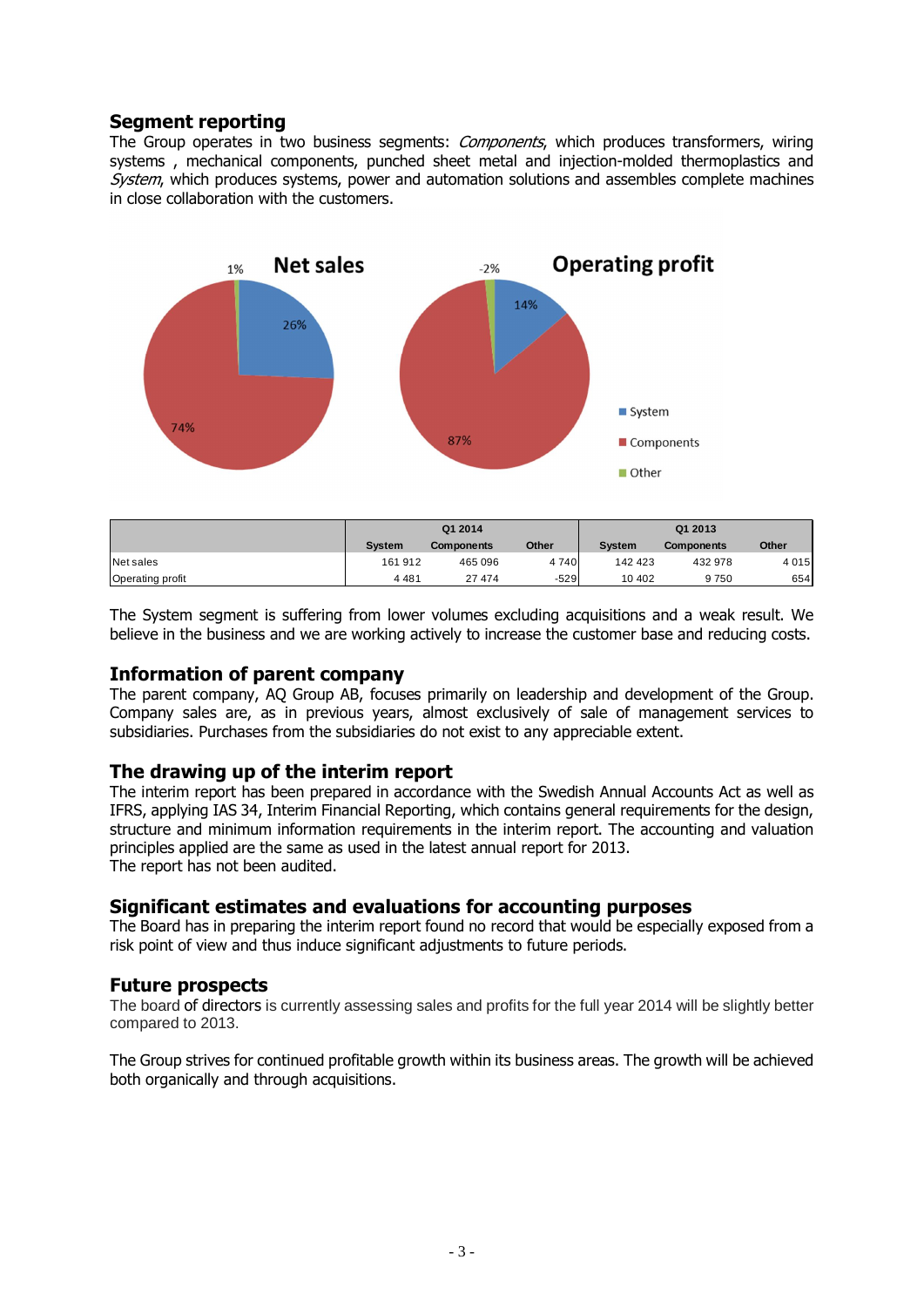#### **The Group's Income Statement and statement of comprehensive income (KSEK)**

|                                     | Q1 2014   | Q1 2013   | Acc 2014  | Acc 2013 | R12        | 2013          |
|-------------------------------------|-----------|-----------|-----------|----------|------------|---------------|
| Net sales                           | 631748    | 579416    | 631748    | 579416   | 2579705    | 2 5 2 7 3 7 2 |
| Other operating income              | 5589      | 6319      | 5589      | 6319     | 30 856     | 31 587        |
| Operating expenses                  | $-605911$ | $-564929$ | $-605911$ | -564 929 | $-2440146$ | $-2399164$    |
| <b>Operating profit</b>             | 31 4 26   | 20 805    | 31 4 26   | 20 805   | 170 415    | 159795        |
| Result from financial items         | $-1233$   | $-710$    | $-1233$   | $-710$   | $-3825$    | $-3303$       |
| <b>Profit after financial items</b> | 30 193    | 20 095    | 30 193    | 20 095   | 166 590    | 156 492       |
| Tax on profit for the year          | -4 462    | $-3684$   | -4 462    | $-3684$  | $-34146$   | $-33369$      |
| Net profit for the year             | 25 731    | 16411     | 25 731    | 16 411   | 132 443    | 123 123       |
| Other comprehensive income          |           |           |           |          |            |               |
| Other translation differences       | $-1423$   | $-3961$   | $-1423$   | $-3961$  | 4711       | 2 173         |
| Comprehensive income for the year   | 24 308    | 12 450    | 24 308    | 12 450   | 137 154    | 125 296       |
| Earnings per share after full tax   | 1,43      | 0,91      | 1,43      | 0,91     | 7,34       | 6,83          |
| Net margin %                        | 4,8%      | 3,5%      | 4,8%      | 3,5%     | 6,5%       | 6,2%          |
|                                     |           |           |           |          |            |               |

#### **The Parent Company's Income Statement (KSEK)**

|                                      | Q1 2014 | Q1 2013 | Acc 2014 | Acc 2013 | <b>R12</b> | 2013     |
|--------------------------------------|---------|---------|----------|----------|------------|----------|
| Net sales                            | 11 217  | 9 2 2 4 | 11 217   | 9 2 2 4  | 42 074     | 40 080   |
| Other operating income               | 3       |         |          |          | 16         | 14       |
| Operating expenses                   | $-6985$ | $-5919$ | $-6985$  | $-5919$  | $-22068$   | $-21003$ |
| Operating profit                     | 4 2 3 5 | 3 3 0 6 | 4 2 3 5  | 3 3 0 6  | 20 021     | 19 092   |
| Result from financial items          | 612     | $-42$   | 612      | -421     | 8421       | 7766     |
| <b>IProfit after financial items</b> | 4847    | 3 2 6 3 | 4847     | 3 2 6 3  | 28 4 4 2   | 26 858   |
| Appropriations                       | 380     |         | 380      |          | 3430       | 3 0 5 0  |
| Tax on profit for the year           | $-1000$ | $-720$  | $-1000$  | $-720$   | $-5720$    | $-5440$  |
| Net profit for the year              | 4 2 2 7 | 2543    | 4 2 2 7  | 2543     | 26 15 2    | 24 4 68  |

#### **Balance Sheet (KSEK)**

|                                     |         | Group    |         | <b>Parent company</b> |         |                |  |
|-------------------------------------|---------|----------|---------|-----------------------|---------|----------------|--|
| <b>Assets</b>                       | Q1 2014 | Q4 2013  | Q1 2013 | Q1 2014               | Q4 2013 | Q1 2013        |  |
| Fixed assets                        | 357496  | 350 811  | 329 003 | 337954                | 336 453 | 311 878        |  |
| Inventories                         | 468 457 | 442 397  | 453886  | 0                     | 0       | $\overline{0}$ |  |
| Other current receivables           | 678 279 | 717308   | 615 034 | 293 685               | 302723  | 180 968        |  |
| <b>Cash and bank balances</b>       | 71 385  | 67 566   | 52 136  | 5386                  | 11 151  | 12 250         |  |
| <b>Total assets</b>                 | 1575617 | 1578082  | 1450059 | 637025                | 650 328 | 505 097        |  |
| <b>Equity and liabilities</b>       |         |          |         |                       |         |                |  |
| Equity                              | 909711  | 885 403  | 796 001 | 314 903               | 310676  | 312 195        |  |
| Untaxed reserves                    | 0       | $\Omega$ |         | 37 210                | 37 590  | 31 140         |  |
| Interest-bearing liabilities        | 182 534 | 244 097  | 214 109 | 29 0 94               | 69 0 95 | 32 600         |  |
| Other liabilities                   | 483373  | 448 582  | 439 949 | 255818                | 232 966 | 129 161        |  |
| <b>Total equity and liabilities</b> | 1575617 | 1578082  | 1450059 | 637025                | 650 328 | 505 097        |  |
| <b>Equity ratio</b>                 | 58%     | 56%      | 55%     | 54%                   | 52%     | 67%            |  |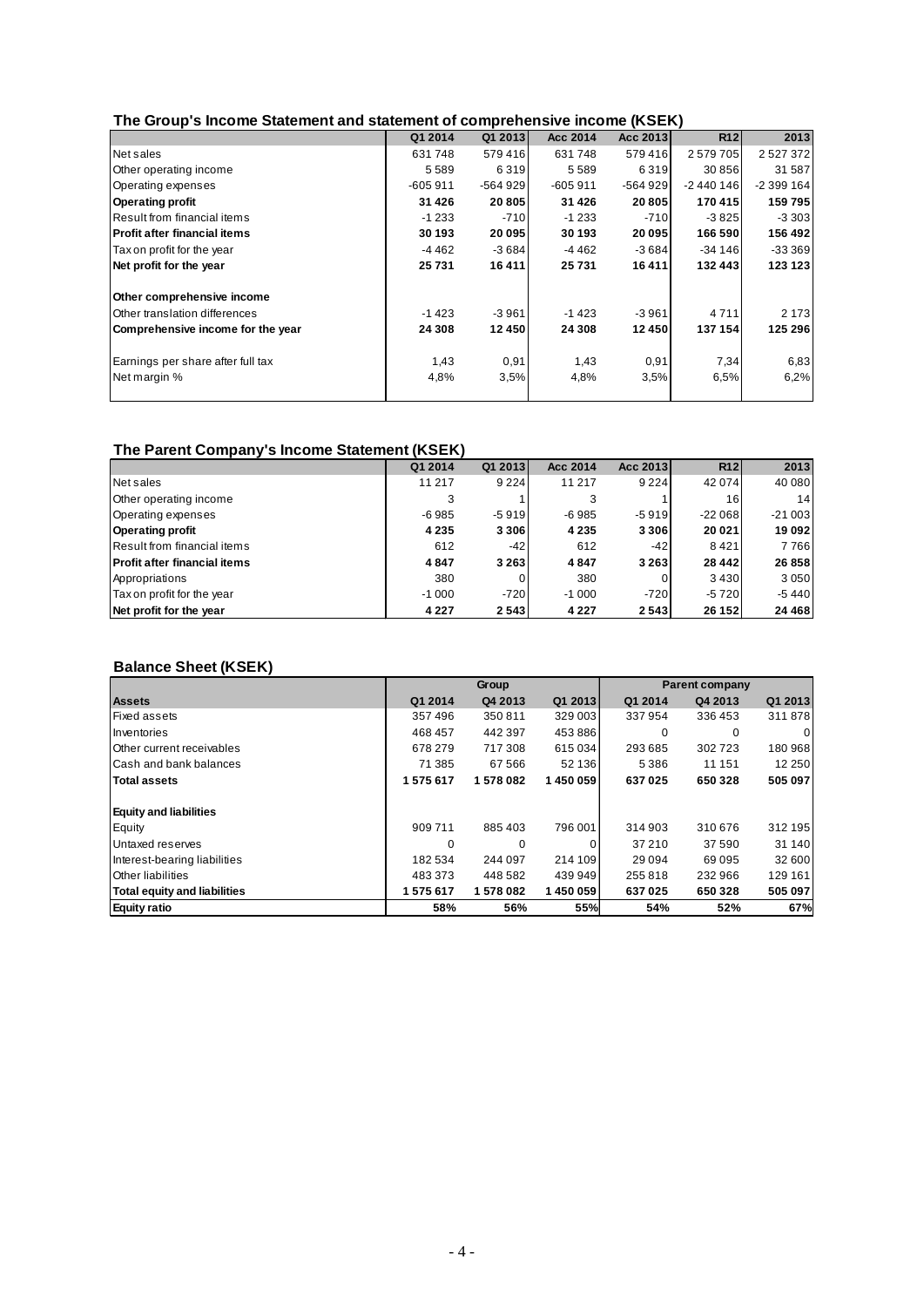## **Equity (KSEK)**

| Group                                 | Equity attributable to parent company shareholders<br>Profit/ |                             |                             |                                    |                          |                        |                                 |                 |  |
|---------------------------------------|---------------------------------------------------------------|-----------------------------|-----------------------------|------------------------------------|--------------------------|------------------------|---------------------------------|-----------------|--|
| <b>KSEK</b>                           | Share-<br>capital                                             | Other<br>paid-in<br>capital | Trans-<br>lation<br>reserve | Loss<br>bro ught<br>forward        | Sub-total                |                        | M ino rity<br>share-<br>holding | Total<br>Equity |  |
| Equity, 01/01/2013                    | 36 068                                                        | 34 014                      | $-5868$                     | 719 194                            | 783 408                  |                        | 142                             | 783 551         |  |
| Net profit                            |                                                               |                             |                             | 122 899                            | 122899                   |                        | 224                             | 123 123         |  |
| Transl.diff. in foreign comp.         |                                                               |                             | 2 125                       |                                    | 2 1 2 5                  |                        | 48                              | 2 173           |  |
| Other comprehensive income            |                                                               |                             | 2 125                       |                                    | 2 1 2 5                  |                        | 48                              | 2 173           |  |
| Paid dividends                        |                                                               |                             |                             | $-23444$                           | $-23444$                 |                        |                                 | $-23444$        |  |
| <b>Transactions with shareholders</b> |                                                               |                             |                             | $-23444$                           | $-23444$                 |                        |                                 | $-23444$        |  |
| Equity, 01/01/2014                    | 36 068                                                        | 34 014                      | $-3743$                     | 818 648                            | 884 988                  |                        | 414                             | 885 403         |  |
| Net profit                            |                                                               |                             |                             | 25 6 75                            | 25675                    |                        | 56                              | 25 731          |  |
| Transl.diff. in foreign comp.         |                                                               |                             | $-1422$                     |                                    | $-1422$                  |                        | $-1$                            | $-1423$         |  |
| Other comprehensive income            |                                                               |                             | $-1422$                     |                                    | $-1422$                  |                        | $-1$                            | $-1423$         |  |
| Equity, 31/03/2014                    | 36 068                                                        | 34 014                      | $-5165$                     | 844 324                            | 909 241                  |                        | 469                             | 909 711         |  |
|                                       | <b>Restricted equity</b>                                      |                             |                             | Non - restricted equity            |                          |                        |                                 |                 |  |
| Parent company                        | Share-<br>capital                                             | <b>Statutory</b><br>reserve | Sub-<br>total               | <b>Share</b><br>premium<br>reserve | Fair<br>value<br>reserve | Oth. Non-<br>restr. EQ | Sub-total                       | Total<br>Equity |  |
| Equity, 01/01/2013                    | 36 068                                                        | 1 1 5 6                     | 37 225                      | 34 014                             |                          | 238 413                | 272 427                         | 309 652         |  |
| Net profit                            |                                                               |                             |                             |                                    |                          | 24 4 68                | 24 4 6 8                        | 24 4 6 8        |  |
| Paid dividends                        |                                                               |                             |                             |                                    |                          | $-23444$               | $-23444$                        | $-23444$        |  |
| <b>Transactions with shareholders</b> |                                                               |                             |                             |                                    |                          | $-23444$               | $-23444$                        | $-23444$        |  |
| Equity, 01/01/2014                    | 36 068                                                        | 1 1 5 6                     | 37 225                      | 34 014                             |                          | 239 437                | 273 451                         | 310 676         |  |
| Net profit                            |                                                               |                             |                             |                                    |                          | 4 2 2 7                | 4 2 2 7                         | 4 2 2 7         |  |
| Equity, 31/03/2014                    | 36 068                                                        | 1 1 5 6                     | 37 225                      | 34 014                             |                          | 243 664                | 277 678                         | 314 903         |  |

*All shares, 18,034,058 pcs, are A-shares with equal voting rights*